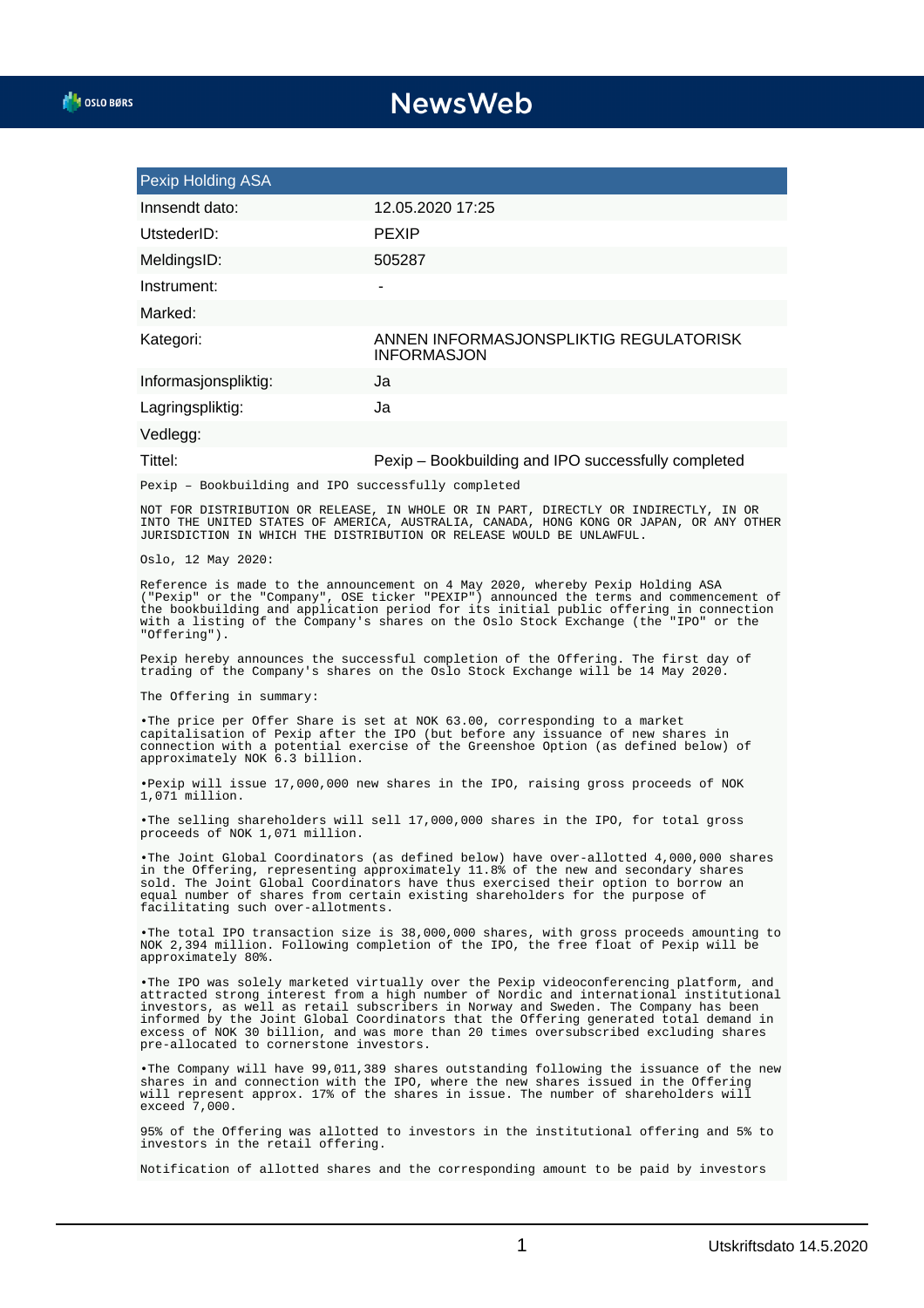Notification of allotted shares and the corresponding amount to be paid by investors are expected to be communicated to investors on or around 13 May 2020. Investors in the institutional offering and the retail offering having access to investor services through their VPS account manager, will be able to check the number of shares allotted to them from approximately 09:00 hours (CEST) on 13 May 2020. The Joint Global Coordinators may also be contacted for information regarding allocations. Investors in the retail offering having subscribed for shares via Nordnet Bank AB ("Nordnet") will be able to check the number of shares allocated to them in their account with Nordnet from approximately 09:00 hours (CEST) on 13 May 2020.

As further described in the prospectus for the IPO dated 4 May 2020 (the "Prospectus"), Pexip together with certain existing shareholders have granted the Joint Global Coordinators a greenshoe option to purchase and subscribe for additional shares. The option granted comprises 4,000,000 shares, equal to approximately 11.8% of the total number of shares sold in the IPO, at the offer price, to cover short positions resulting from over-allotments made in connection with the IPO (the "Greenshoe Option"). The Greenshoe Option is exercisable in whole or in part by ABG Sundal Collier ASA, as stabilisation manager on behalf of the Joint Global Coordinators, within a 30-day period commencing at the time at which trading in the shares commences on the Oslo Stock Exchange, subject to the terms and conditions presented in the Prospectus. A separate disclosure will be issued by the stabilisation manager regarding the over-allotment and stabilisation activities.

In connection with the IPO, the Company has also issued 2,100,002 new shares in settlement of outstanding and vested options, as described in the Prospectus. Of these, Åsmund Fodstad (President Global Sales and APAC) has subscribed for 500,000 shares and Per Haug Kogstad (board member) has, through Bjøberg Eiendom AS, subscribed for 533,334 shares.

ABG Sundal Collier ASA, Carnegie AS and Pareto Securities AS are acting as Joint Global Coordinators and Joint Bookrunners in the Offering (the "Joint Global Coordinators"). Advokatfirmaet Schjødt AS is acting as legal advisor to the Company. Advokatfirmaet Thommessen AS is acting as legal advisor to the Joint Global Coordinators. GAMBIT H & K AS is acting as communication advisor.

For further information, please contact:

Odd Sverre Østlie, CEO +47 415 21 580 os@pexip.com

Øystein Hem, CFO +47 992 34 596 oystein@pexip.com

About Pexip

Pexip is a global technology company delivering a video-first meeting platform with 15% of the Global Fortune 500 companies as customers. The Company's product offering is a highly scalable, cloud-native meeting platform that is deployable either as a service or a self-hosted solution in any public or private cloud environment. All offerings build on Pexip's unique Infinity technology, and are delivered via a recurring subscription-based business model. The Company has more than 300 channel partners located in about 75 countries worldwide.

## Important notice

These materials do not constitute or form a part of any offer of securities for sale or a solicitation of an offer to purchase securities of the Pexip Holding ASA (the "Company") in the United States or any other jurisdiction. The securities of the Company may not be offered or sold in the United States absent registration or an exemption from registration under the U.S. Securities Act of 1933, as amended (the "U.S. Securities Act"). The securities of the Company have not been, and will not be, registered under the U.S. Securities Act. Any sale in the United States of the securities mentioned in this communication will be made solely to "qualified institutional buyers" as defined in Rule 144A under the U.S. Securities Act. No public offering of the securities will be made in the United States.

In any EEA Member State other than Norway and Sweden, this communication is only addressed to and is only directed at qualified investors in that Member State within the meaning of the EU Prospectus Regulation, i.e., only to investors who can receive the offer without an approved prospectus in such EEA Member State. The expression "EU Prospectus Regulation" means Regulation (EU) 2017/1129 of the European Parliament and of the Council of 14 June 2017 (together with any applicable implementing measures in any Member State).

In the United Kingdom, this communication is only addressed to and is only directed at Qualified Investors who (i) are investment professionals falling within Article 19(5) of the Financial Services and Markets Act 2000 (Financial Promotion) Order 2005 (as amended) (the "Order") or (ii) are persons falling within Article 49(2)(a) to (d) of the Order (high net worth companies, unincorporated associations, etc.) (all such persons together being referred to as "Relevant Persons"). These materials are directed only at Relevant Persons and must not be acted on or relied on by persons who are not Relevant Persons. Any investment or investment activity to which this announcement relates is available only to Relevant Persons and will be engaged in only with Relevant Persons. Persons distributing this communication must satisfy themselves that it is lawful to do so.

The Target Market Assessment is without prejudice to the requirements of any